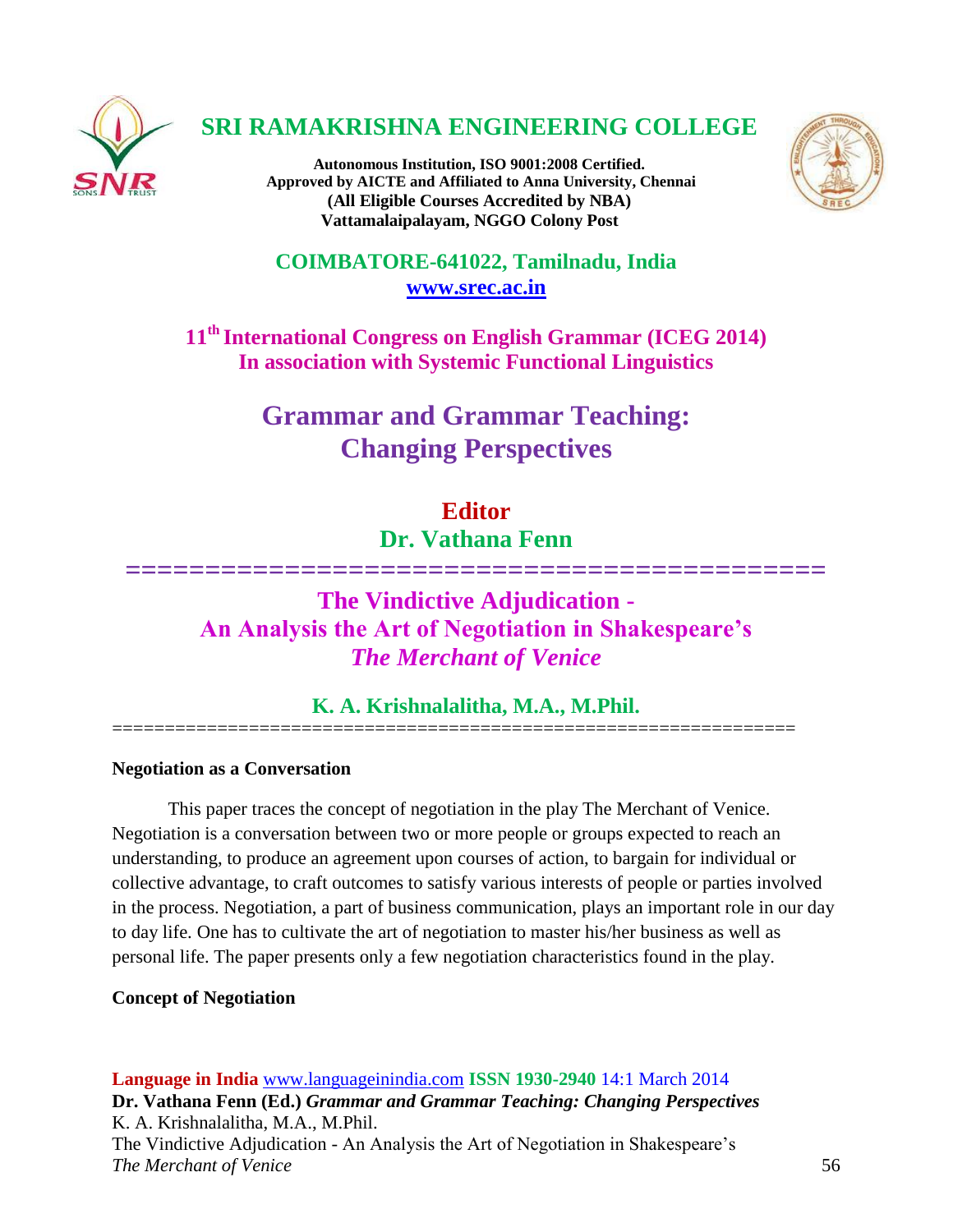The concept of negotiation is well delineated in the play The Merchant of Venice by William Shakespeare. The play revolves around the life of a Venetian merchant named Antonio. There is a turning point in the play, because of the first negotiation between the titular and Shylock, a Jewish moneylender. The business conversations serve as the quintessence of the play. The paper mainly focuses on facts like the negotiation techniques, different types of negotiation, types of negotiators, etc., in relation to the play, The Merchant of Venice.

## *The Merchant of Venice*

*The Merchant of Venice* is one of the plays of Shakespeare, of a lighter vein, set in the romantic mode. The play is believed to have been written between 1596 and 1598.

Bassanio is a close friend of the titular, Antonio. His needs are taken care of by Antonio, the merchant of Venice. Bassanio, though he appears to be a man of good nature, is also a business man of some standing. He is a person with a clever mind. His love for Portia and the smart way he selects the lowly lea box shows how he can think and make good decisions. He tells his friend Antonio that he has fallen for Portia, one of the rich ladies of Belmont. While describing Portia to Antonio, he not only comments about her beauty but also emphasizes the fact that she is one of the richest ladies of Belmont. He refers to her as a lady who is "richly left" (217). He is after Portia mainly because of her beauty and her character; he is not after her wealth, but he is impressed by it.

He describes her thus to Antonio: In Belmont is a lady richly left; And she is fair, and fairer than that word, Of wondrous virtues.... Nor is the wide world ignorant of her worth,(Act I, Sc, i,217)

## **Vying for Love**

Bassanio considers the fact that he owes even his acquaintance with Portia to Antonio. He tells Antonio that he owes most in love as well as in money to him. He asks for some financial help from Antonio to go to Belmont and enter the contest to win the hand of Portia. He also adds that if he could only get to look like a man of some wealth, he would be in a good position to compete with all the other guys vying for Portia's attention. He puts it thus to the titular:

I owe the most in money and in love,

And from your love I have a warranty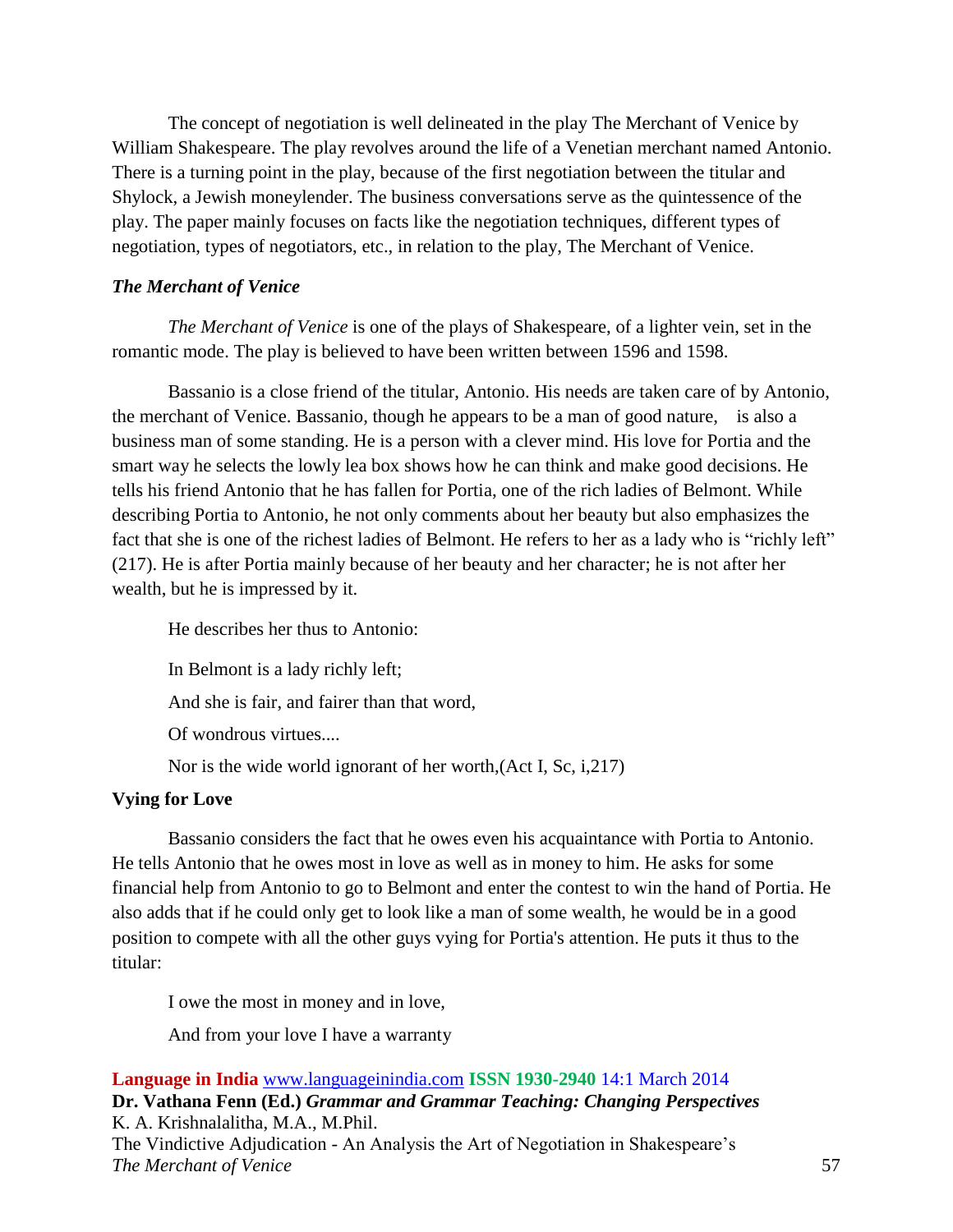To unburden all my plots and purposes

How to get clear of all the debts I owe. (Act I, Sc. I, 216)

#### **Bassanio's Negotiation**

Bassanio negotiates for his love. Indeed the play starts with the negotiation of Bassanio. He plans to woo Portia, so that he will get a beautiful, virtuous and rich wife who will satisfy all his needs. Portia, even though is a rich woman has a problem; she is not allowed by her father to choose somebody she likes as her husband. Her father had devised a bizarre test to choose her suitor. He had kept three caskets made of gold, silver and Lead respectively. He had also told her that the person who chooses the casket with her portrait in it will be her spouse. She too has Bassanio in her mind, which she reveals to Nerissa, her friend.

#### **Portrayal of Shylock**

Shylock is portrayed as a desperado in the play The Merchant of Venice. Many critics call Shakespeare an anti-Jew for creating a character like Shylock. His character occupies a dominant role in the drama. Shylock is a Jew, who is also a Christian-hater. He is also portrayed as a cruel money lender in the play. He is an enemy to all the Venetian Christians and is one of the complex characters in the play. Shylock is a master in the art of negotiation. It is natural for a money lender to be business minded. But one cannot expect such qualities from Bassanio as he appears to be a normal person with a benevolent nature. Bassanio too negotiates like a business man in order to settle down in life.

#### **Business-minded Approach**

The business-minded approach of Bassanio and Shylock is commented thus in the article, *SparkNotes* on *The Merchant of Venice*:

He negotiates with the Jewish moneylender, Shylock, asking for 3,000 gold coins (ducats). Bassanio borrows the money on his friend Antonio's credit. Trouble is, Antonio is anti-Semitic (he is prejudiced against Jewish people) and is offensive to Shylock whenever he has the chance. Slyly, Shylock says he'll try out Antonio's method of business by lending him the money interest-free. But, this is on condition that Antonio sign a bond promising that if the debt goes unpaid, Antonio will give Shylock a pound of his own flesh.

#### **Antonio's Role**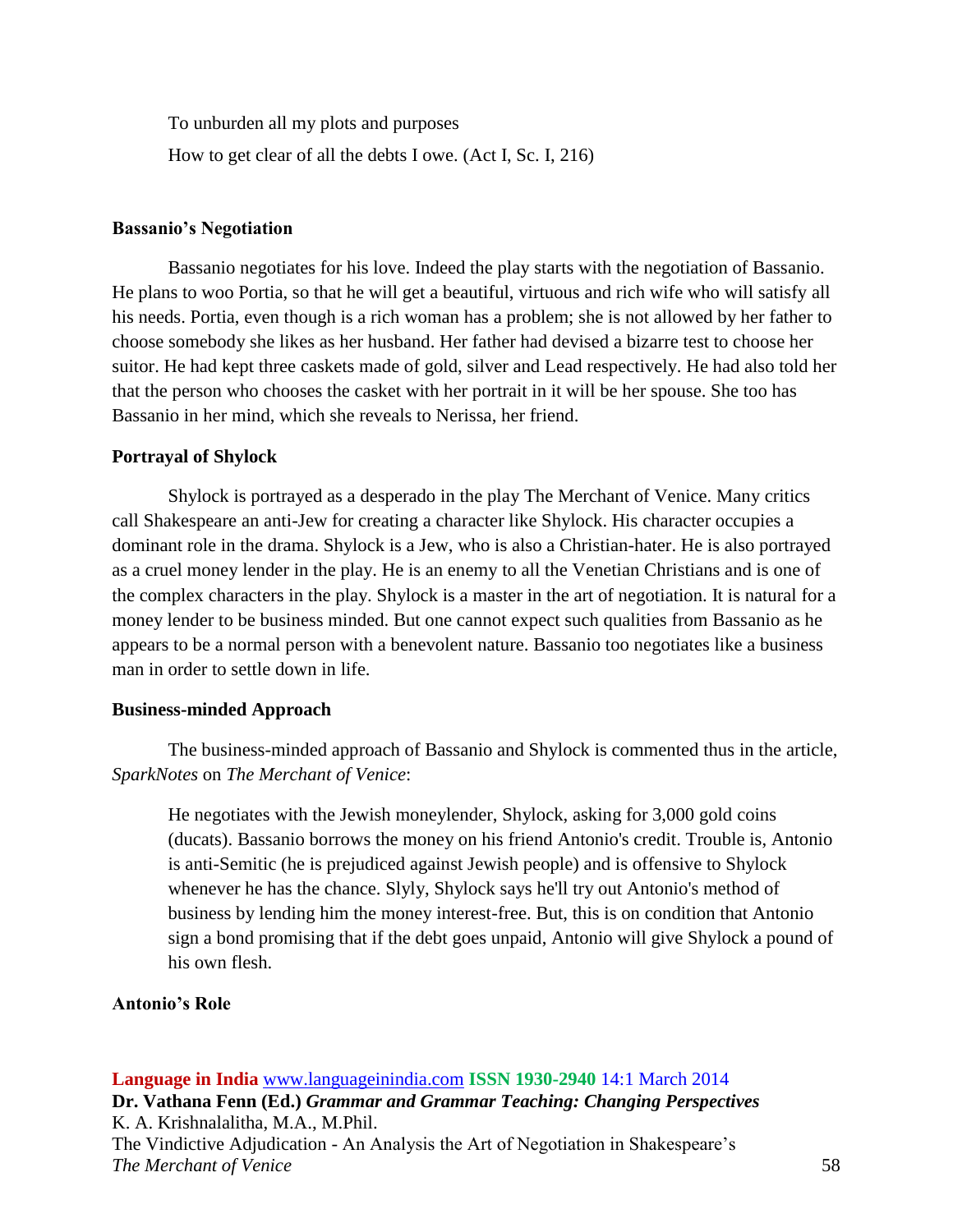Antonio agrees to this deal of Shylock as he is sure that he will earn his money back before Shylock's due date. Bassanio allows Antonio to sign in the agreement without any panic. It is for the sake of him that Antonio is taking a risk, which does not worry Bassanio, since he is preoccupied with the matter of winning Portia's hand. His heart is all set to begin a journey to Belmont. He leaves for Belmont as soon as he gets the money. There in Belmont he chooses the lead casket and wins Portia. Bassanio involves himself in merry making without any thought about Antonio. In the meantime he gets news about Antonio that all of his ventures, in every port, have failed and he is in the cruel hands of Shylock. The Money lender Shylock insists on the original terms of the agreement for a pound of Antonio's flesh and more over bothers the Duke morning and night about the fact that justice must be served. He wails thus to the Duke about justice:

The pound of flesh which I demand of him Is dearly bought. Is mine, and I will have it. If you deny me, fie upon your law!... I stand for judgement. (IV, i, 235)

#### **Portia and Antonio**

Portia is all shaken when she learns about Antonio. Portia is a clever lawyer, and she has great wit. Before she lets Bassanio go to Venice, she tells him that she'd like to get first things done first. She says that Bassanio should go to church with her so they can get married, and then he can go to Venice to take care of other business. But she is moved when she reads the letter of Antonio. She then instructs Bassanio to rush to Venice.

#### **Portia's Oration**

Some characters in the play act according to the way of the world. But it is Portia who helps Antonio to escape from Shylock. She arrives in Venice as a learned lawyer named Balthazar. She converses with Antonio and Shylock. She pleads with Shylock to show mercy to Antonio. Portia's oration at this point about the quality of mercy is brilliant. Shylock refuses to this request of Portia and demands justice. Portia says she would like the judge to allow Shylock to take a pound of flesh (from Antonio from near his heart), but without spilling even a single drop of Christian blood, as it is not mentioned in the bond. She also warns him declaring that if he acts against the agreement, he will immediately be put to death and all his worldly goods will go to the state.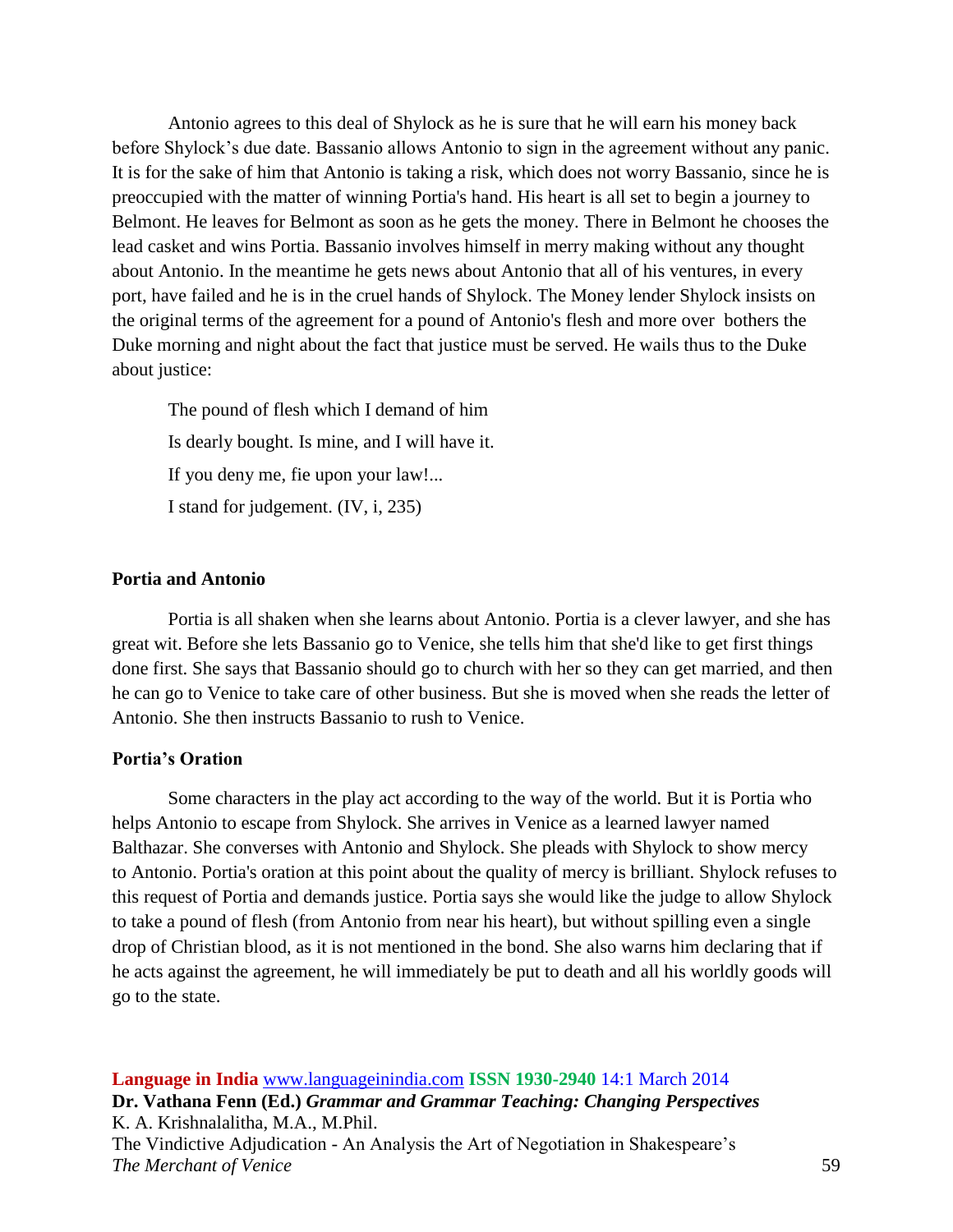### **Types of Negotiations**

There are different types of negotiations employed by the characters in the play. The negotiation between Portia and Shylock falls under the category called distributive negotiation. This is also called as positional or hard-bargaining negotiation. Both the characters adopt an extreme position to come to a conclusion. It is Portia who wins in the negotiation. She can be categorised as a principled negotiator. She negotiates with a professional standard, and bargains to seek integrative solution. She tries her level best to be accommodative in the beginning, but ends up as a skilled negotiator. It is the brinkmanship - a hard nut approach of Portia that gains her the victory. It is Portia's brilliant oneupmanship that locked Shylock in a vice he seemed to create for himself; he has no other go but to accept her offer in the end. The wit of Portia is commented upon by N. Chandra in the article, "Masculinity and disguise: a Study of Portia and Viola":

...Portia is quick-witted, has high sense of morality and intelligence and uses free will, all of which constitute the characteristics of men... She is much more intelligent than all the male characters in the play. ...Even in the last scene, both Bassanio and Antonio never try to find a device to escape from the cunning bond of Shylock; Antonio is getting ready for his death whereas Portia uses her intelligence and shrewdness to liberate him from the clutches of shylock. (86-87)

### **Shylock – A Hard Negotiator**

Shylock, on the other hand, is a hard negotiator. His style of negotiation is competitive negotiation. He uses contentious strategies to influence the opponents. The hard negotiators apply pressure to negotiate. His negotiation can also be termed as bad faith negotiation, wherein the party is considered to be negotiating in bad faith, with no intention to compromise. The bad faith in Shylock is mainly nurtured by his cruel behaviour as well as his usury as moneylender, toward the people around him.

#### **Bassanio - A Soft Negotiator**

Bassanio is a soft negotiator. His style of bargaining is very gentle. Soft negotiators maintain good relations with fellow negotiators. His style of negotiation is compromising. Emotions play an important role in his negotiation. Almost all the characters in the play are emotional and show it while negotiating.

## **To Conclude**

There are also other negotiation tactics found in the play The Merchant of Venice but these are not discussed in this paper.